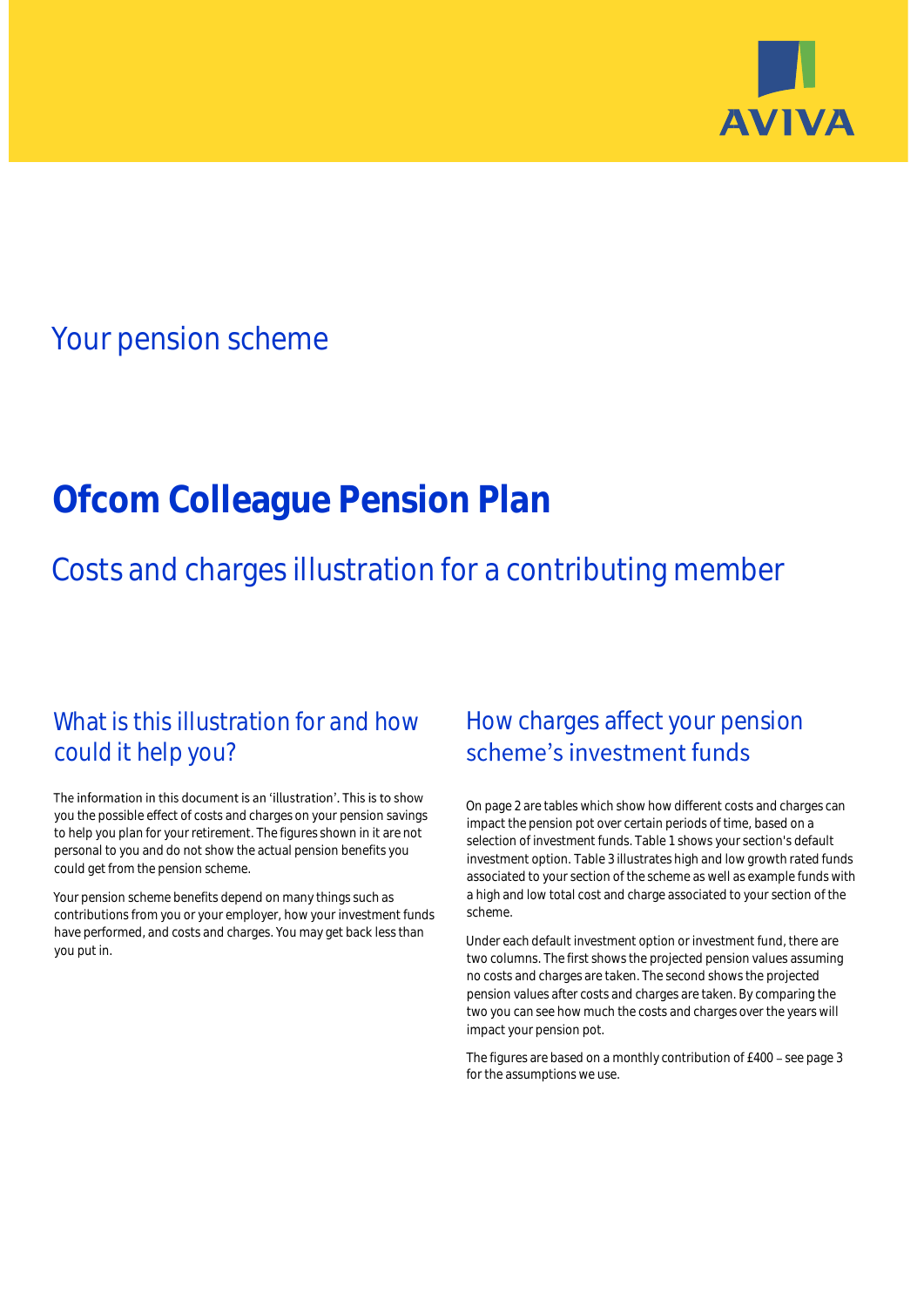| Illustration of effect of costs and charges on the Default Investment Option in<br><b>Ofcom Colleague Pension Plan</b> |                                        |                                    |  |  |  |  |  |  |
|------------------------------------------------------------------------------------------------------------------------|----------------------------------------|------------------------------------|--|--|--|--|--|--|
|                                                                                                                        | <b>My Future</b>                       |                                    |  |  |  |  |  |  |
|                                                                                                                        | Assumed growth rate 3.2% (p.a.)        |                                    |  |  |  |  |  |  |
|                                                                                                                        | Assumed costs and charges 0.35% (p.a.) |                                    |  |  |  |  |  |  |
| At end of year                                                                                                         | Projected value assuming no            | <b>Projected value after costs</b> |  |  |  |  |  |  |
|                                                                                                                        | costs and charges are taken            | and charges are taken              |  |  |  |  |  |  |
| $\mathbf{1}$                                                                                                           | £4,770                                 | £4,760                             |  |  |  |  |  |  |
| $\overline{2}$                                                                                                         | £9,600                                 | £9,560                             |  |  |  |  |  |  |
| 3                                                                                                                      | £14,500                                | £14,400                            |  |  |  |  |  |  |
| 4                                                                                                                      | £19,400                                | £19,300                            |  |  |  |  |  |  |
| 5                                                                                                                      | £24,400                                | £24,200                            |  |  |  |  |  |  |
| 10                                                                                                                     | £50,100                                | £49,200                            |  |  |  |  |  |  |
| 15                                                                                                                     | £77,200                                | £75,100                            |  |  |  |  |  |  |
| 20                                                                                                                     | £106,000                               | £102,000                           |  |  |  |  |  |  |
| 25                                                                                                                     | £136,000                               | £130,000                           |  |  |  |  |  |  |
| 30                                                                                                                     | £168,000                               | £159,000                           |  |  |  |  |  |  |
| 35                                                                                                                     | £201,000                               | £188,000                           |  |  |  |  |  |  |
| 40                                                                                                                     | £235,000                               | £217,000                           |  |  |  |  |  |  |
| 45                                                                                                                     | £264,000                               | £243,000                           |  |  |  |  |  |  |
| 50                                                                                                                     | £289,000                               | £263,000                           |  |  |  |  |  |  |

÷,

### **Table 2**

| <b>Fund name</b>               | List of Funds included in the Default Investment Option<br><b>Growth Rate</b><br><b>Total Cost and</b><br>Charge (p.a.)<br>(p.a.)<br>0.37%<br>3.60%<br>0.32%<br>2.40% |  |
|--------------------------------|-----------------------------------------------------------------------------------------------------------------------------------------------------------------------|--|
|                                |                                                                                                                                                                       |  |
| Av MyM My Future Growth        |                                                                                                                                                                       |  |
| Av MyM My Future Consolidation |                                                                                                                                                                       |  |
|                                |                                                                                                                                                                       |  |
|                                |                                                                                                                                                                       |  |
|                                |                                                                                                                                                                       |  |
|                                |                                                                                                                                                                       |  |
|                                |                                                                                                                                                                       |  |
|                                |                                                                                                                                                                       |  |
|                                |                                                                                                                                                                       |  |
|                                |                                                                                                                                                                       |  |

#### **Aviva Life & Pensions UK Limited.**

Registered in England No. 3253947. Registered office: Aviva, Wellington Row, York, YO90 1WR. Authorised by the Prudential Regulation Authority and regulated by the Financial Conduct Authority and the Prudential Regulation Authority. Firm Reference Number 185896. **aviva.co.uk** TEMP GFI NG071309 09/2018